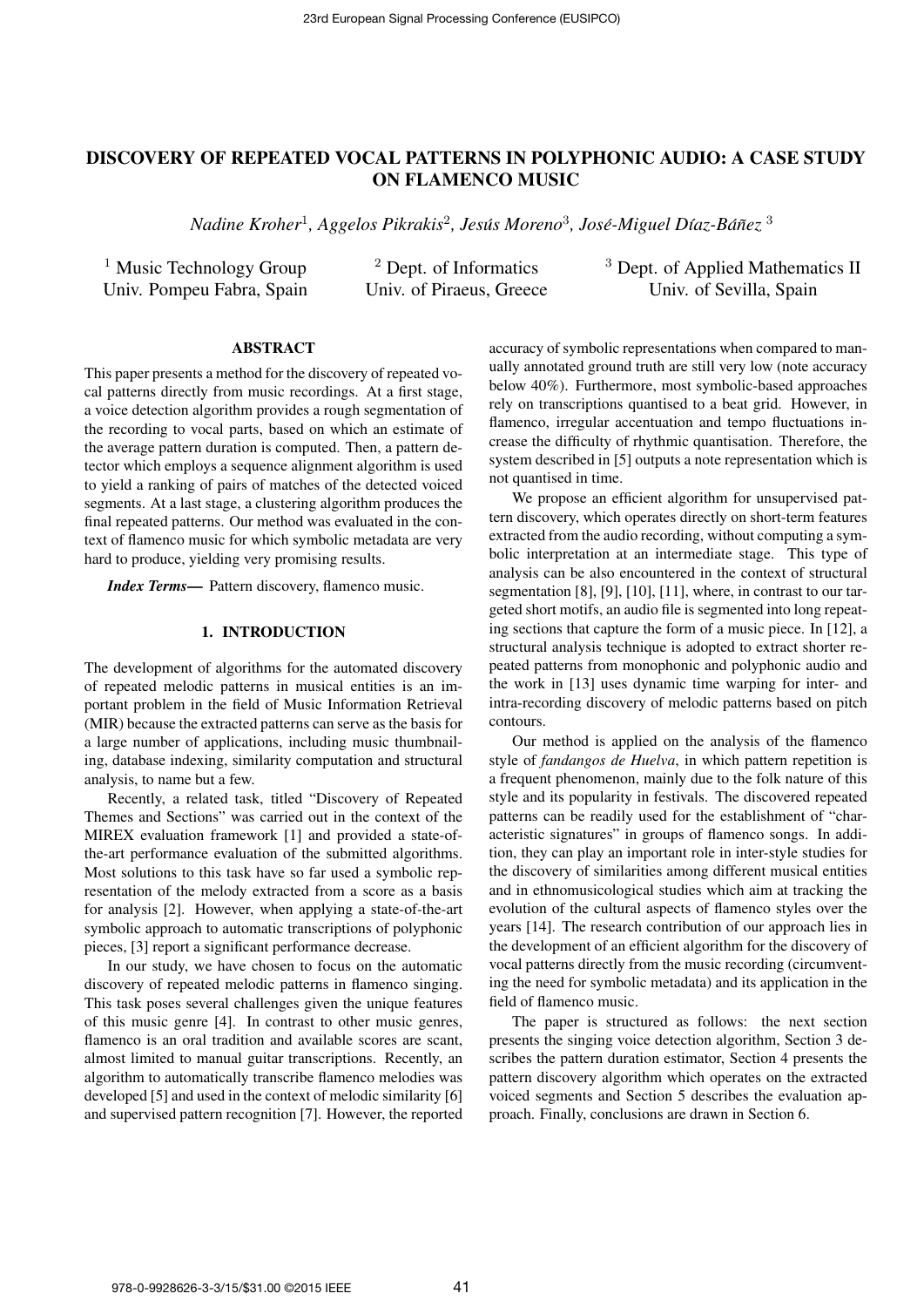#### 2. VOCAL DETECTION

As we are targeting repeated patterns in vocal melodies, we first detect sections in which the singing voice is present based on low-level descriptors which exploit the limited instrumentation of the music under study (mainly vocals and guitar). Note that related methods that detect vocal segments [15], [16] have so far mainly focused on commercial Western type music (where instrumentation varies a lot) and use machine learning algorithms to discriminate between voiced and unvoiced frames. Of course, such approaches may be alternatively used when the instrumentation becomes more complex.

The proposed vocal detector is based on the fact that when analysing the spectral domain, we observe an increased spectral presence in the range 500Hz-6kHz due to the singing voice (compared to pure instrumental sections). We therefore extract the spectral band ratio,  $b(t)$ , of the normalised spectral magnitude,  $|X(f, t)|$ , using a moving window size of 4096 samples and a hop size of 128 samples (assuming a sampling rate of 44100Hz), as follows:

$$
b(t) = 20 \cdot log 10 \left( \frac{\sum_{f \ge 6000}^{f \le 6000} |X(f, t)|}{\sum_{f \ge 80}^{f \le 400} |X(f, t)|} \right) \tag{1}
$$

where  $X(f, t)$  is the Short-time Fourier Transform of the signal. As we are mainly dealing with live stereo recordings, where the voice is usually more dominant on one channel due to the singer's physical location on stage, we extract  $b(t)$  for both channels and select the channel with the higher average value. Furthermore, we extract the frame-wise root mean square (RMS) of the signal,  $rms(t)$ , over the same windows and estimate its upper envelope,  $rms_{Env}(t)$ , by setting each RMS value to the closest local maxima, thus resulting into a piece-wise constant function.

We now detect singing voice sections by combining the information that is carried out by the previously extracted spectral band ratio and the RMS envelop. Specifically,  $b(t)$ is first shifted to a positive value by adding the minimum value of the sequence and it is then weighted by the respective RMS value. The resulting sequence,  $v(t)$ , is normalised to zero mean. We then assume that positive values of  $v(t)$ correspond to voiced frames and negative values to unvoiced ones. In other words, our voicing function,  $voicing(t)$ , is the sign function, i.e.,  $voicing(t) = sgn(v(t))$ . Obviously, *voicing* $(t)$  outputs binary values, which are then smoothed with a moving average filter (30ms long). The resulting sequence,  $c(t)$ , takes values in [0, 1] and can be interpreted as a confidence function for the segmentation algorithm in Section 4. An overview of the process is given in Figure 1.

# 3. PATTERN DURATION ESTIMATION

The detected vocal segments are used to estimate a mean pattern duration for each music recording which will be fed to the



Fig. 1. Vocal detection overview.

pattern detector (Section 4). Due to the rhythmic complexity of this type of music and the non-trivial relation between accentuation in accompaniment and vocal melody, common beat estimation methods are not suitable for providing estimates of pattern durations. Therefore, we proceed to defining a vocal onset detection function,  $p(t)$ , assuming that strong vocal onsets coincide with large (positive) changes in the vocal part of the spectrum and also with a volume increase. To this end, for each frame, the spectral band ratio difference value,  $\Delta b(t)$ , is computed, by summing  $b(t)$  over all frames within a segment of length  $l_w$ =435 ms, before  $(b_{prev}(t))$  and after  $(b_{post}(t))$  each time instance, t:

$$
\Delta b(t) = (b_{post}(t) - b_{prev}(t)) \cdot b_{post}(t))
$$
 (2)

In a similar manner, the RMS envelope difference function,  $\Delta rms_{Env}(t)$ , is computed using the previous mid-term windows. The combined onset detection function,  $p(t)$ , is then defined as  $p(t) = \frac{\Delta b(t)}{\Delta b} \cdot \frac{\Delta rms_{Env}(t)}{\Delta rms_{Env}}$  $\frac{\Delta rms_{Env}(t)}{\Delta rms_{Env}} \cdot voiding(t)$ 

We then define that vocal onsets coincide with those local maxima of  $p(t)$  that exceed twice the average of  $p(t)$  over all frames. Subsequently, we estimate a set of possible pattern durations by analysing the distances between estimated vocal onsets (starting points) in a histogram with a bin width of 0.1 seconds. We assume that the peak bin of the histogram corresponds to a short rhythmical unit and we take its smallest multiple larger than 3 seconds as the average pattern duration,  $dur_{MIN}$ .

# 4. PATTERN DETECTION

After the voicing confidence function,  $c(t)$ , and the estimated pattern duration have been computed, we proceed to detecting pairs of similar patterns and then use a clustering scheme to create clusters of repeated patterns. We first apply a simple segmentation scheme on sequence  $c(t)$ . Namely, any subsequence of  $c(t)$  that lies between two subsequences of zeros is treated as an audio segment containing singing voice, provided that its duration is at least half the estimated pattern duration length.

At the next step, we extract the chroma sequence of the audio recording [17] using a short-term processing tech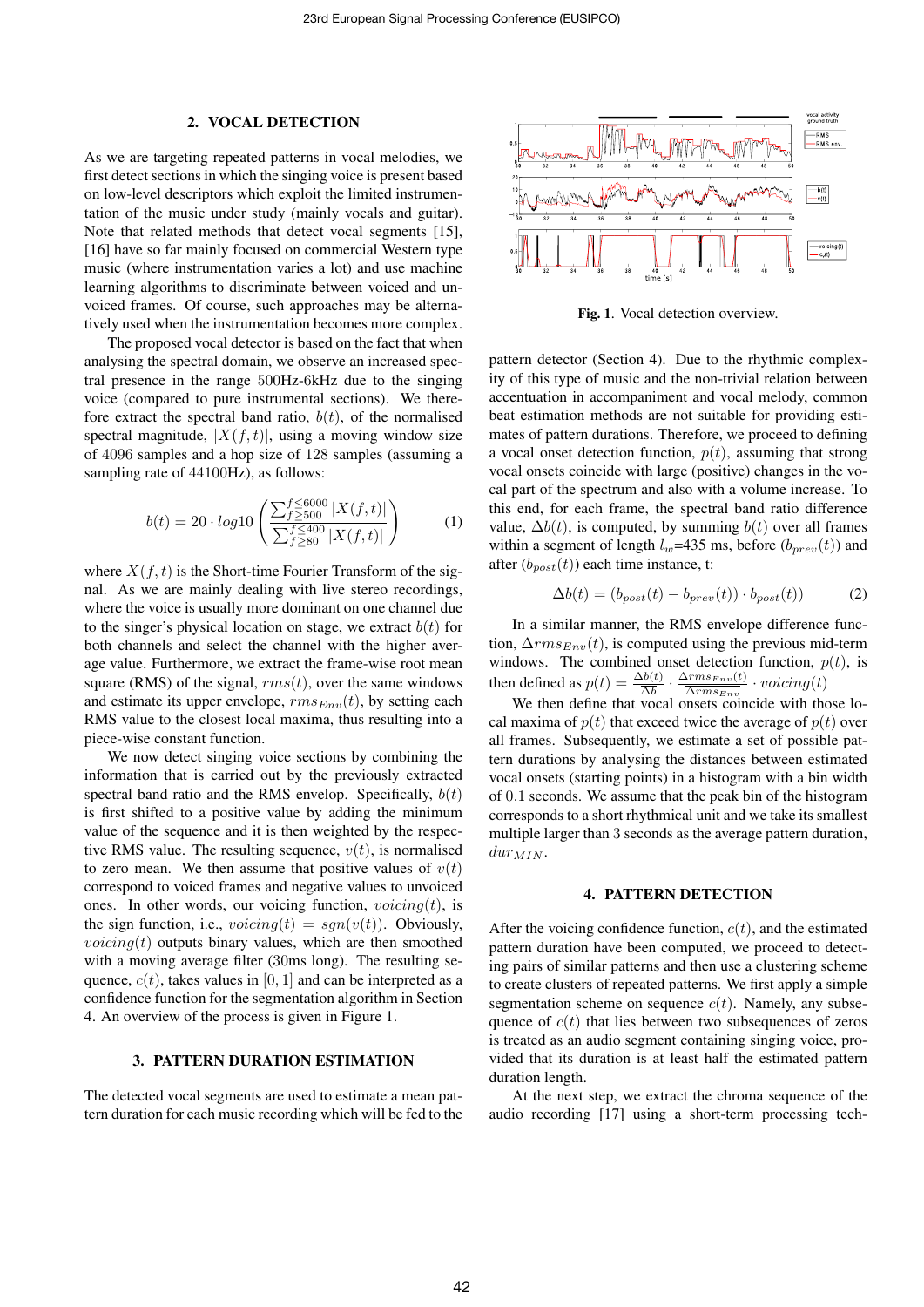nique (window length and hop size are 0.1 s and 0.02 s, respectively), normalize each dimension of the chroma vector to zero mean and unit standard deviation and preserve the chroma subsequences that correspond to the previously detected voiced segments. Due to the microtonal nature of the music under study, a 24-bin chroma vector representation has been used. We adopted a chroma-based representation because pitch-tracking methods on this type of music corpora have so far exhibited error prone performance and in addition, the chroma vector has shown to provide good results on music thumbnailing applications [17]. Note that our method does not exclude the use of other features or feature combinations. The output of the feature extraction stage, is a set of M sequences,  $X_i$ ,  $i = 1, \ldots, M$ , of 24-dimensional chroma vectors (of possibly varying length).

### 4.1. Pairwise matching

We then examine pairwise the extracted chroma sequences using a sequence alignment algorithm. The main characteristics of this algorithm are that (a) it operates on a similarity grid, (b) it uses the cosine of the angle of two chroma vectors as a local similarity measure, and (c) it uses a gap penalty for horizontal and vertical transitions among nodes of the grid. The result of the sequence alignment procedure can be a matching of subsequences, which is a desired property in our case, because there is no guarantee that the extracted voice segments are accurate with respect to duration and time offset.

To proceed with the description of the sequence alignment algorithm and for the sake of simplicity of notation, let  $X =$  ${x_i, i = 1, \ldots I}$  and  $Y = {y_j, j = 1, \ldots J}$  be two chroma sequences that are being aligned. We assume that  $X$  is placed on the horizontal axis of the matching grid. Also, let  $s(j, i)$ , be the local similarity of two vectors  $y_j$  and  $x_i$ , defined as the cosine of their angle,  $s(j, i) = \frac{\sum_{k=1}^{L} y_j(k) x_i(k)}{\sqrt{m!}}$  $\frac{\sum_{k=1}^{L} y_j(k)x_i(k)}{\sqrt{\sum_{k=1}^{L} y_j^2(k)}\sqrt{\sum_{k=1}^{L} x_i^2(k)}},$ where  $L = 24$ .

We then construct a  $JxI$  similarity grid and compute the accumulated similarity at each node. To achieve this, dynamic programming is used. Specifically, the accumulated similarity,  $H(j, i)$ , at node  $(j, i)$  of the grid, is defined as

$$
H(j,i) = \max \begin{cases} H(j-1,i-1) + s(i,j) - G_p, \\ H(j,i-k) - (1 + kG_p), \ k = 1, \dots, G_l, \\ H(j-m,i) - (1 + mG_p), m = 1, \dots, G_l, \\ 0 & (3) \end{cases}
$$

where  $j \geq 2$ ,  $i \geq 2$ ,  $G_p$  is the gap penalty and  $G_l$  is the maximum allowed gap length (measured in number of chroma vectors). In Section 5, we provide recommended values for  $G_p$  and  $G_l$  for the corpus under study. Note that a diagonal transition contributes the quantity  $s(i, j) - G_p$ , which can be positive or negative, depending on how similar  $y_i$  and  $x_i$  are. Furthermore, each deletion (vertical or horizontal) introduces

a gap penalty equal to  $(1 + k \times G_p)$ , where k is the length of the deletion (measured in number of frames).

For each node of the grid, we store the winning predecessor,  $W(j, i)$ . If  $H(j, i)$  is zero for some node,  $W(j, i)$ is set equal to the fictitious node  $(0, 0)$ . Upon initialization  $H(j, 1) = max\{S(j, 1) - G_p, 0\}, j = 1, ..., J$ , and  $H(1, i) = max\{S(1, i) - G_n, 0\}, i = 1, \ldots, I$ . In addition,  $W(j, 1) = (0, 0), j = 1, \ldots, J$ , and  $W(1, i) = (0, 0), i =$  $1, \ldots, I$ .

After the whole grid has been processed, we locate the node that has accumulated the highest (matching) score, and perform backtracking until a  $(0, 0)$  node is reached. The resulting best path reveals the two subsequences that yield the strongest alignment. The matching score is then normalized by the number of nodes in the best path sequence. In this way, the matching score is not biased against shorter paths.

If the lengths of both subsequences corresponding to the best path do not exceed half the estimated pattern length, we select the node with the second largest accumulated score and perform again the backtracking procedure. This is repeated until we detect the first pair of subsequences that exhibit sufficient length. If no such subsequences exist, the original chroma sequences, X and Y are considered to be irrelevant.

After the pairwise similarity has been computed for all voiced segments, we select the  $K$  higher values, where  $K$  is a user defined parameter (in our study the best results were obtained for  $K = 15$ ). The respective best paths reveal the endpoints (frame indices) of the subsequences that were aligned. We therefore end up with a set,  $P$ , of  $K$  pairs of patterns,

$$
P = \{ \{ (t_{11}, t_{12}), (t_{13}, t_{14}) \}, \ldots, \{ (t_{K1}, t_{K2}), (t_{K3}, t_{K4}) \} \}
$$

where  $\{(t_{i1}, t_{i2}), (t_{i3}, t_{i4})\}$  denotes that the pattern (chroma sequence) starting at frame index  $t_{i1}$  and ending at frame index  $t_{i2}$  has been aligned with the pattern starting at  $t_{i3}$  and ending at  $t_{i4}$ .

#### 4.2. Pattern clustering

The goal of this last stage is to exploit the relationship of the extracted pattern pairs by means of a simple clustering algorithm. We propose a simple, frame-centric clustering scheme. This is not an optimal scheme in any sense but it is of low computational complexity and yields acceptable performance. The investigation of more complicated approaches is left as a topic of future research.

The proposed scheme is based on the observation that a frame (chroma vector) can be part of one or more pattern pairs. To this end, we assume that the  $i$ -th pattern pair is represented by its index,  $i$ . Therefore, a set of such indices (frame label) can be directly associated with each feature vector. For example, if the  $m$ -th chroma vector is encountered in the 3rd and 4th pattern pairs, the respective frame label will be the set  $\{3, 4\}$ . In general, by simple observation of the extracted pattern pairs, the  $m$ -th frame will be assigned the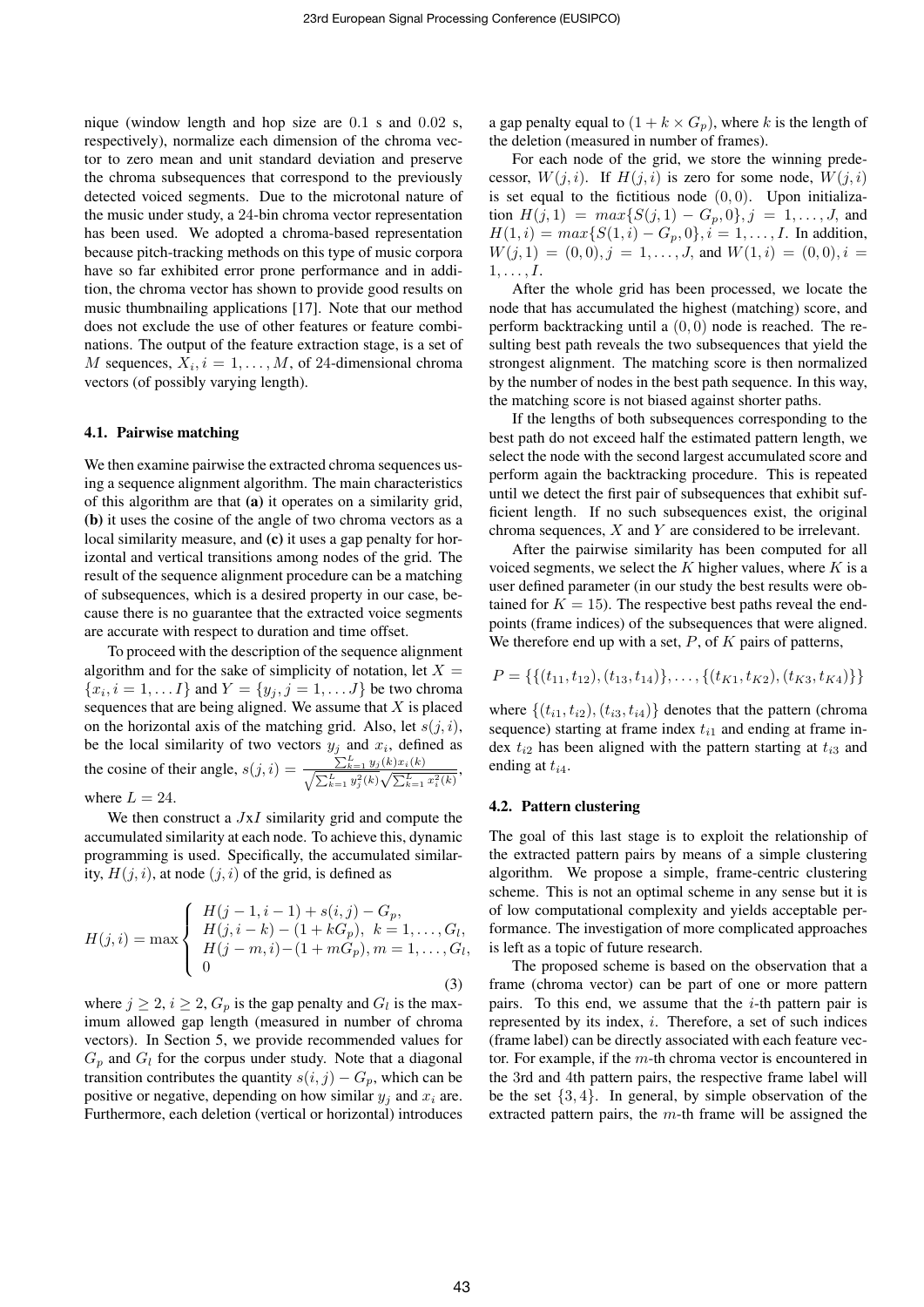label  $c_m = \{l_1, l_2, \ldots, l_m\}$ . If a frame has not been part of any pair, the respective label is set equal to the empty set.

In this way, we generate a sequence,  $C$ , of frame labels, i.e,  $C = \{c_1, c_2, \ldots, c_N\}$ , where N is the length of the music recording (measured in frames). We then define that a subsequence of  $C$  starting at frame  $i$  and ending at frame  $j$  forms a *maximal segment* if

$$
c_k \cap c_{k+1} \neq \emptyset, \forall i \le k \le j-1 \tag{4}
$$

$$
c_{i-1} \cap c_i = \emptyset \quad \text{or} \quad c_{i-1} = \emptyset \tag{5}
$$

$$
c_j \cap c_{j+1} = \emptyset \quad \text{or} \quad c_{j+1} = \emptyset \tag{6}
$$

All maximal segments can be easily detected by scanning sequence  $C$  from left to right: condition  $(5)$  is used to detect candidate starting points, condition (4) is used for expanding segments and condition (6) serves to terminate the expansion of a segment to the right. Each time a maximal segment is completed, its label is set equal to the union of the labels of all its frames. After all maximal segments have been formed, we assign to the same cluster all segments with the same label. In this way, we expect that each cluster will contain segments which represent repetitions of a prototypical pattern. Figure 4.2 presents the output of our method for a music recording, including ground truth and the estimated starting points (with stars). Circles mark errors. Repeated patterns 3 and 4 failed to be discovered and pattern 2 was mistakenly clustered with pattern 1. The latter is due to the fact the pattern 2 is very similar to pattern 1 even when perceived by a human listener.



Fig. 2. Discovered patterns and ground truth (bottom).

#### 5. EVALUATION

We evaluate our system on a corpus consisting of 11 recordings of "fandangos", a flamenco singing style. Flamenco experts manually annotated the repeated patterns in each track. The number of patterns per track varies between 3 to 7, with 7 out of 11 tracks exhibiting 4 different repeated patterns. The number of instances per pattern varies from 2 to 9, with most patterns exhibiting 2 or 3 instances. Pattern durations lie in the range [1.5, 5.8] s, with the majority of patterns being at least 3 s long.

In order to evaluate the performance of the proposed method, we follow the approach adopted by the previously mentioned MIREX task and compare to the audio-based approach in [12] (referred to as NF-14 in the presented results). It should be mentioned that this baseline method is not targeting the singing voice in particular and assumes a constant tempo, which is not necessarily a valid assumption for the genre under study.

It has to be noted that, although the MIREX task evolves around MIDI annotations and synthetic audio, it defines two categories of performance measures that can be readily applied in our study. The first category includes establishment precision,  $Pr_{Est}$ , establishment recall,  $R_{Est}$  and establishment F-measure,  $F_{Est}$ . The second category includes occurrence precision,  $Pro_{cc}$ , occurrence recall,  $Ro_{cc}$  and occurrence F-measure,  $F_{Occ}$ . The term establishment means that a repeated pattern has been detected by the algorithm, even in the case when not all instances of the pattern have been discovered. On the other hand, the occurrence performance measures quantify the ability of the algorithm to retrieve all occurrences of the repeated patterns. For details on the computation of these performance measures, the reader is referred to [3] and the aforementioned MIREX competition task [1].

As it was described in Section 4, our method uses three parameters during the pattern detection stage, namely the gap penalty,  $G_p$ , the gap length,  $G_l$ , and the number,  $K$ , of highly ranked pair matches. Figure 3 presents the establishment and occurrence F-measures for different value combinations of  $G_p$  and  $G_l$ , assuming  $K = 15$ . It can be seen that a good trade-off between  $F_{Est}$  and  $F_{Occ}$  can be achieved when  $G_p =$ 0.1 and  $G_l = 0.6$ . For this combination of values,  $F_{Est} \approx$ 0.60, and  $F_{Occ} \approx 0.33$ . Table 1 presents how parameter K

|            | $K=10$ | $K=15$ | $K=20$ | $NF-14$ |
|------------|--------|--------|--------|---------|
| $Pr_{Est}$ | 0.43   | 0.48   | 0.50   | 0.63    |
| $R_{Est}$  | 0.71   | 0.80   | 0.78   | 0.37    |
| $F_{Est}$  | 0.54   | 0.60   | 0.61   | 0.47    |
| Proc       | 0.23   | 0.23   | 0.22.  | 0.30    |
| $R_{Occ}$  | 0.32   | 0.56   | 0.50   | 0.07    |
| $F_{Occ}$  | 0.27   | 0.33   | 0.31   | 0.11    |

Table 1. Performance measures for different values of K  $(G_p = 0.1$  and  $G_l = 0.6)$ . NF-14 is the baseline method.

affects the performance measures and gives a comparison to the baseline method. It can be observed that  $K = 15$  is indeed a reasonable choice for this parameter. Furthermore, it can be seen that for both establishment and occurrence, the baseline method exhibits a slightly higher precision, but since its recall is low, the resulting F-measures are inferior to our approach. For our method, establishment and occurrence recall are higher than their precision counterparts. This means that the method is capable of detecting the annotated repeated patterns to the expense of certain noise in the results.